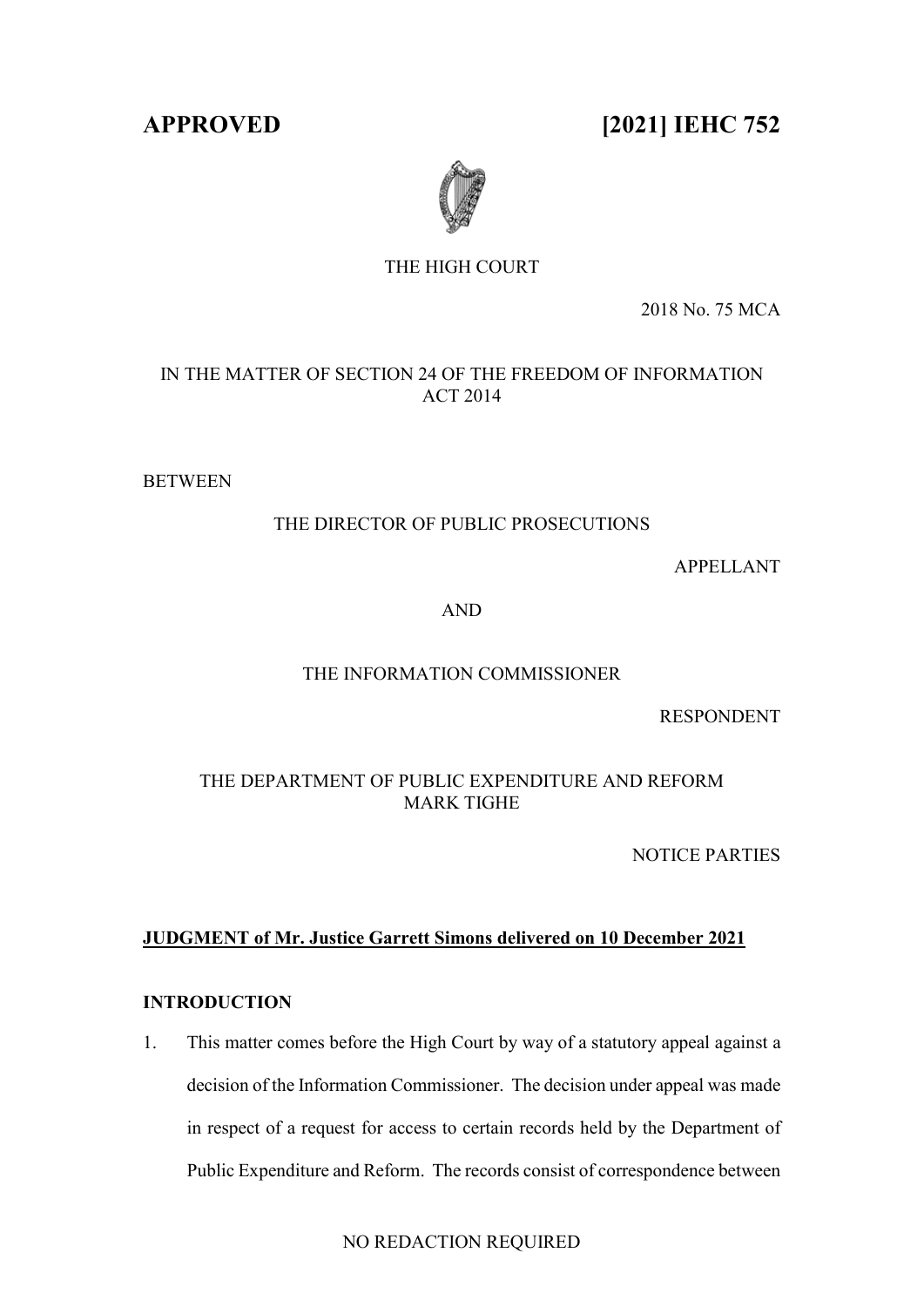the Department and the Director of Public Prosecutions relating to fees payable to counsel.

2. The Freedom of Information Act 2014 is expressed not to apply to a record "*held*" or "*created*" by the Director of Public Prosecutions, other than a record relating to general administration. The principal issue for determination in this appeal is whether the Department is required to release, in part, the relevant correspondence in circumstances where the Director of Public Prosecutions would not be obliged to do so. The resolution of this issue turns on whether a record which is held by the Department must be treated as exempt from disclosure merely because a duplicate is also "*held*" by the DPP.

## **KEY STATUTORY PROVISIONS**

- 3. The outcome of the appeal turns largely on the correct interpretation of section 42(f) of the Freedom of Information Act 2014 ("*the FOI Act 2014*" or simply "*the Act*").
- 4. The section provides as follows:

"42. This Act does not apply to—

- $[\ldots]$
- (f) a record held or created by the Attorney General or the Director of Public Prosecutions or the Office of the Attorney General or the Office of Director of Public Prosecutions, other than a record relating to general administration".
- 5. It is agreed between the parties that the relevant records do not relate to general administration. The dispute centres, instead, on whether the records are deemed to be "*held*" by the Director. The term "*held*" is not defined under the Act, but,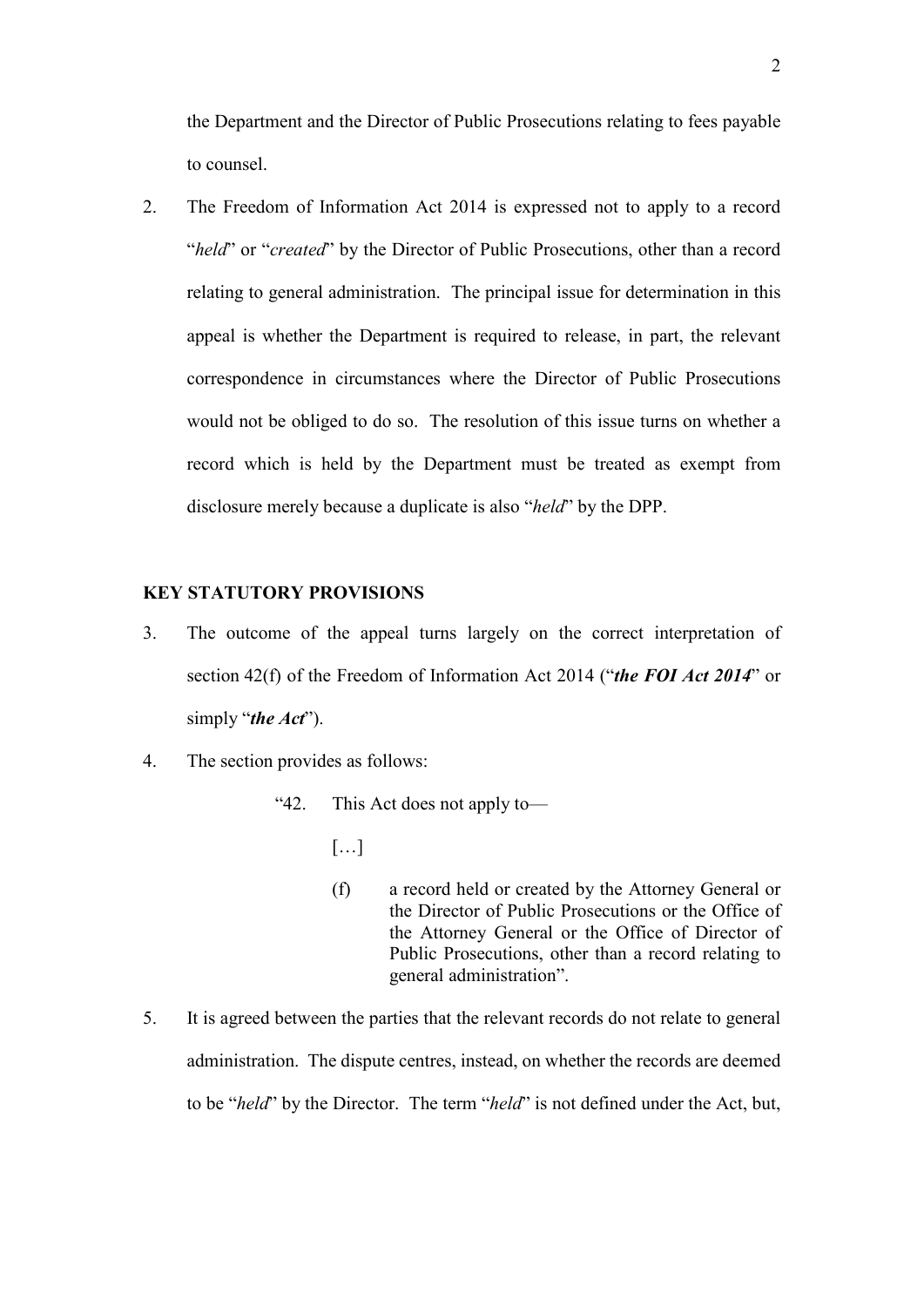as discussed presently, the meaning of the concept has been authoritatively addressed by the Supreme Court.

<span id="page-2-0"></span>6. The term "*record*" is defined as follows:

"'record' includes—

- (a) a book or other written or printed material in any form (including in any electronic device or in machine readable form),
- (b) a map, plan or drawing,
- (c) a disc, tape or other mechanical or electronic device in which data other than visual images are embodied so as to be capable, with or without the aid of some other mechanical or electronic equipment, of being reproduced from the disc, tape or other device,
- (d) a film, disc, tape or other mechanical or electronic device in which visual images are embodied so as to be capable, with or without the aid of some other mechanical or electronic equipment, of being reproduced from the film, disc, tape or other device, and
- (e) a copy or part of any thing which falls within paragraph (a), (b), (c) or (d),

and a copy, in any form, of a record shall be deemed, for the purposes of this Act, to have been created at the same time as the record".

- 7. The parties are in disagreement as to the legal effect of the deeming provision at the end of the foregoing definition. In particular, there is a dispute as to whether, in the context of an exchange of correspondence between two FOI bodies, a duplicate of a letter retained by the sender should be deemed to be the same record as the original.
- 8. Finally, it should be noted that the Act uses the omnibus term "*exempt record*" to refer both to records to which the legislation does not apply at all (such as those described by section  $42(f)$ ), and to records subject to the Act but exempt from disclosure in certain circumstances.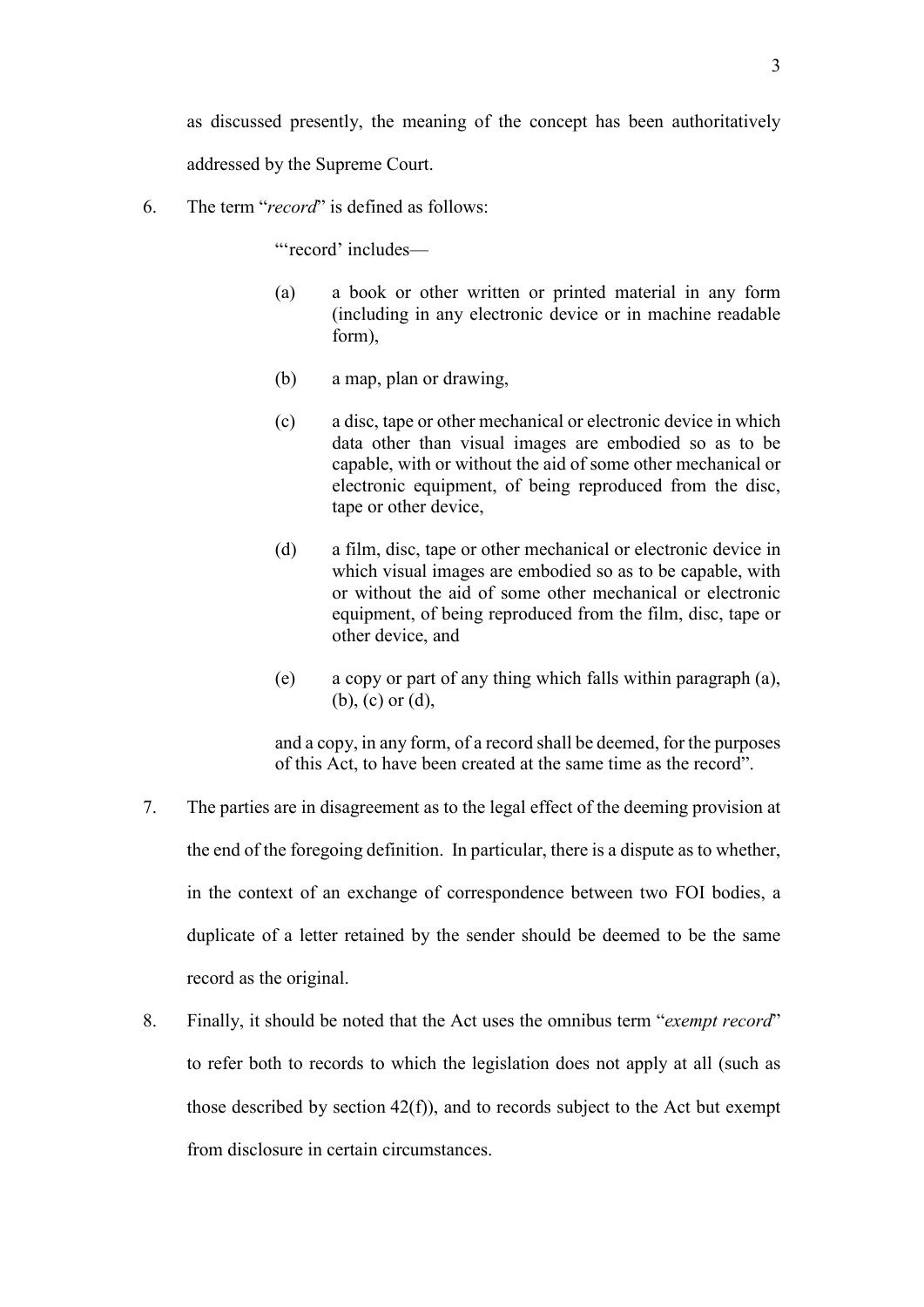#### **INFORMATION COMMISSIONER'S DECISION**

- 9. The decision under appeal was made in respect of a request for access to certain records held by the Department of Public Expenditure and Reform ("*the Department*"). The request had been made by a journalist with the *Sunday Times* newspaper, and sought access to correspondence wherein various public bodies including, relevantly, the Director of Public Prosecutions ("*DPP*"), had sought to increase the normal rates of fees paid to barristers or solicitors in court cases, and the response of the Department in each instance.
- 10. The matter came before the Information Commissioner by way of an appeal by the requester against the Department's decision to refuse access. The principal issue for determination by the Information Commissioner had been whether the release of the records is precluded by section 42(f) of the Act.
- 11. In brief, the Information Commissioner concluded that the letters sent by the DPP to the Department were not subject to disclosure on the basis that same constituted records which had been "*created*" by the DPP. However, the letters going the other way, i.e. the letters sent by the Department to the DPP, were found not to benefit from the statutory exclusion. The Information Commissioner determined that this half of the correspondence was neither held by nor created by the DPP.
- 12. The stated rationale for the Information Commissioner's decision is as follows:

"Section 42(f) provides that the Act does not apply to a record held or created by the DPP, other than a record relating to general administration. The Department argued that the relevant records are captured by section 42(f) of the FOI Act as (i) they comprise either records that were created by the DPP or were sent to, and are now held by, the DPP, and (ii) they do not relate to the general administration of the Office but rather they refer to individual specific prosecution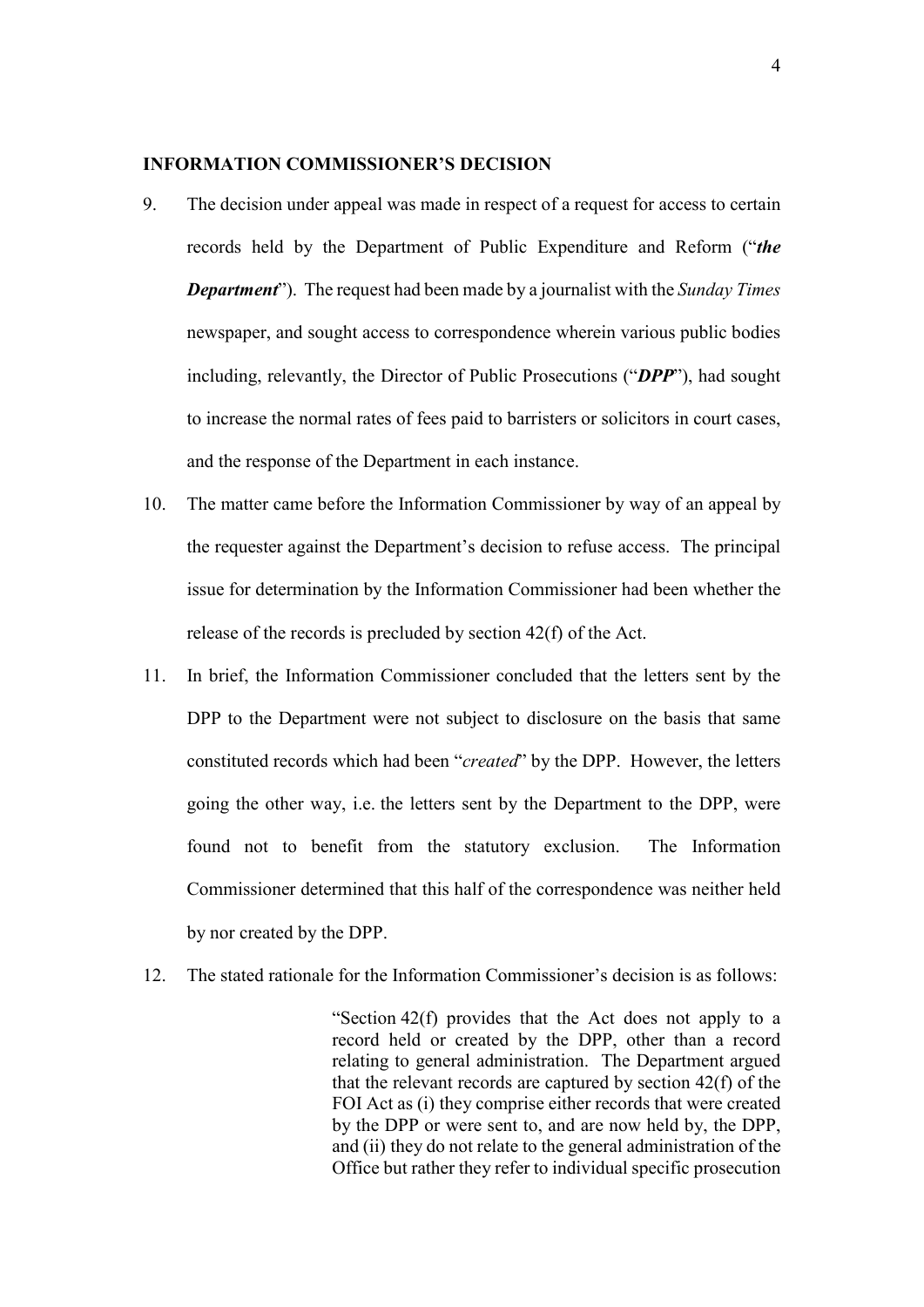cases. The Department also argued that while the records relate to fees to be paid, in many cases the correspondence also touches on wider substantive issues relating to the cases such as possible prosecution strategies and issues which might be raised by the defence.

I am satisfied that those records or parts of records comprising the Department's responses to requests from the DPP to pay increased fees are not captured by section 42(f). Those records were not created by the DPP and are clearly held by the Department, not by the DPP. The fact that the DPP may also hold exact copies of those responses does not mean that the copies held by the Department are deemed to be held by the DPP."

13. For completeness, it should be noted that the Information Commissioner was satisfied that the records did not relate to "*general administration*", and thus were not subject to the proviso under section 42(f). This finding is not challenged before this court.

### **HIGH COURT'S APPELLATE JURISDICTION**

- 14. The matter now comes before the High Court by way of an appeal against the Information Commissioner's decision. Section 24 of the FOI Act 2014 provides for an appeal on a point of law.
- 15. The parties are agreed that the point of law which arises on this appeal is the correct interpretation of section 42(f) of the Act. It is further agreed that questions of statutory interpretation are a matter for the court alone and that curial deference does not apply. This is consistent with the approach endorsed by the Supreme Court in *Minister for Communications Energy and Natural Resources v. Information Commissioner* [2020] IESC 57; [2021] 2 I.L.R.M. 81 (at paragraph 114).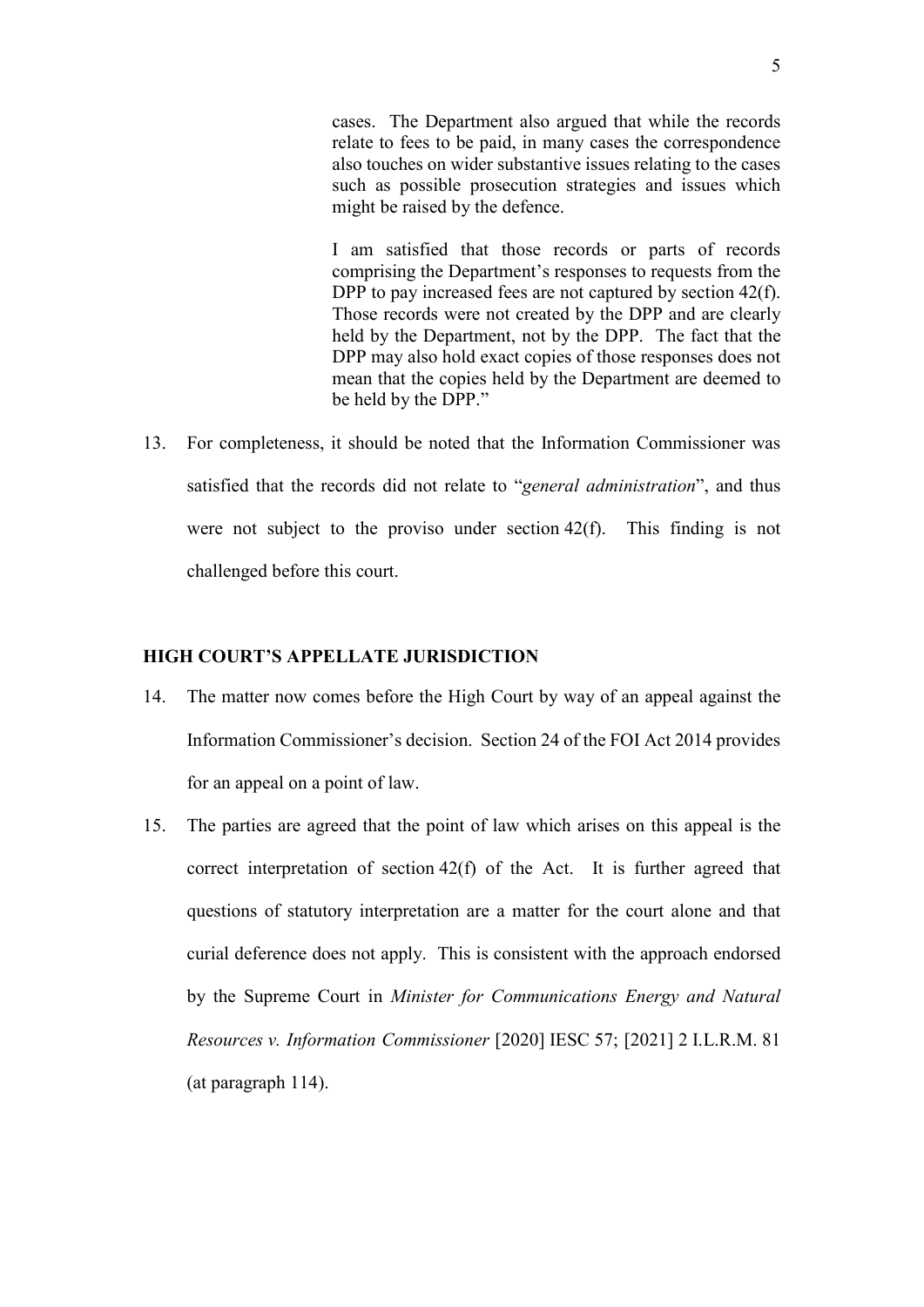### **ARGUMENTS IN SUPPORT OF APPEAL**

- 16. The grounds of appeal have narrowed from those set out in the originating notice of motion. The appeal is now confined to the section  $42(f)$  issue alone. The parties are agreed that it is not necessary for the court to rule upon either the "*presumption*" issue or the "*fair procedures*" issue.
- 17. The appeal is advanced on the premise that the Act does not apply to records created by the DPP, nor to records created by another FOI body but now held by the DPP. It is argued that all such records are "*totally excluded*" from the ambit of the legislation. It is further argued that insofar as section  $42(f)$  covers a record, it also covers copies thereof.
- 18. On this argument, the chain of correspondence between the DPP and the Department falls to be analysed as follows. The letters received by the DPP from the Department are characterised as "*original*" records, with the duplicate letters retained by the Department being characterised as "*copies*". It is submitted, by reference to the statutory definition of "*record*", that where the DPP holds the original record, i.e. in the form of the Department's replies to her correspondence, the DPP is deemed as a matter of law to also hold the copy.
- 19. The other side of the correspondence, i.e. letters sent by the DPP to the Department, is said to be exempt because those letters were "*created*" by the DPP.
- 20. The DPP contends that the Information Commissioner's interpretation involves rewriting the exclusion under section 42(f), and is akin to inserting into the section the words "*save insofar as the record is held by another department*".
- 21. The DPP argues for a purposive approach to interpretation. It is submitted that the first limb of section 42(f) ("*record … held … by the Director*") has an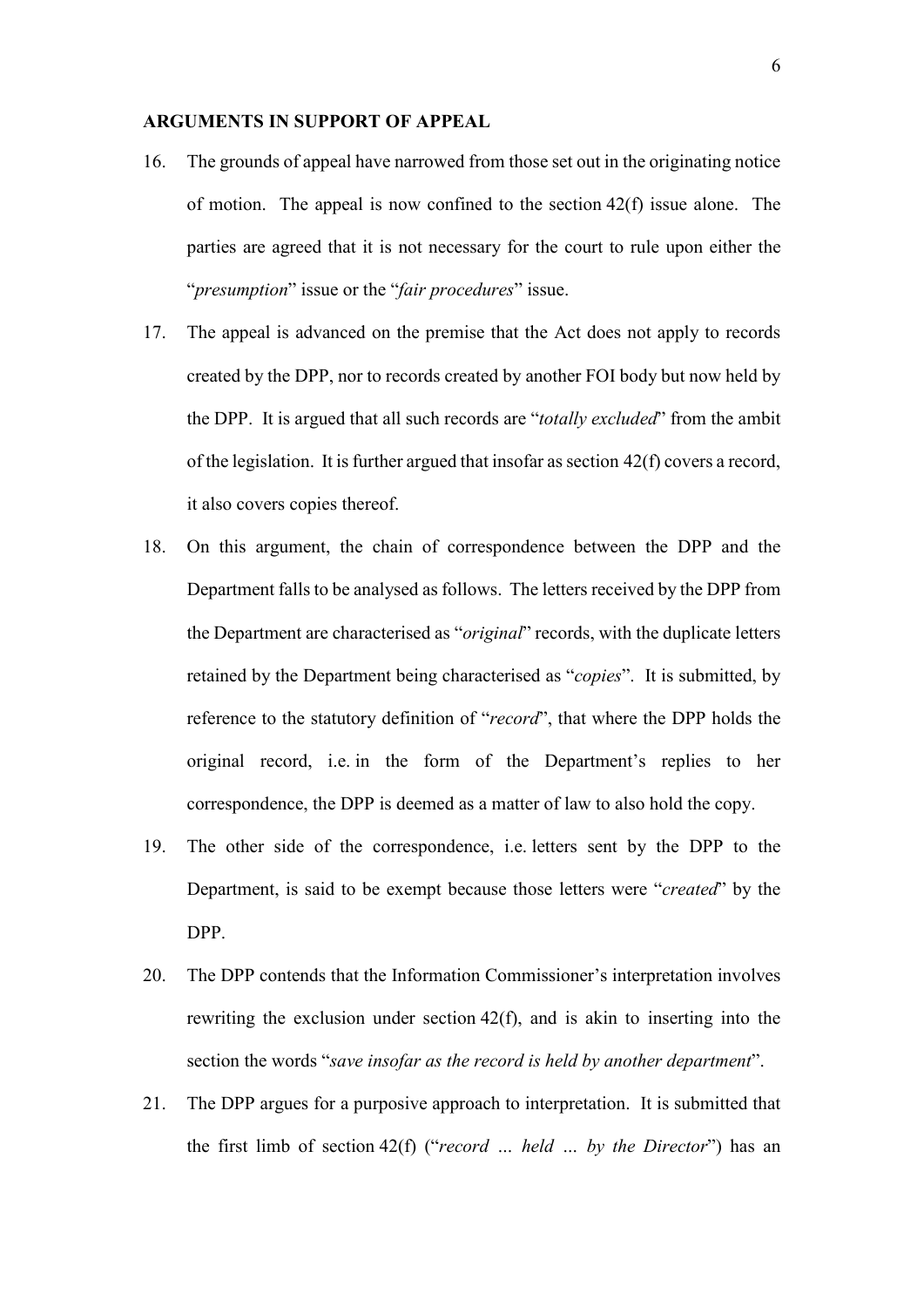especial importance in circumstances where most of the case specific records of the DPP are not "*created*" by the DPP's Office, but comprise investigation files created by An Garda Síochána and other investigation agencies which are then submitted to the DPP. The implication being, seemingly, that a narrow reading of the first limb of section 42(f) might expose such files to disclosure.

### **DISCUSSION AND DECISION**

- 22. The FOI Act 2014 is expressed not to apply, *inter alia*, to a record held by the Director of Public Prosecutions. The operation of this statutory exclusion presents no difficulties where the document—to use a neutral term—constituting the record is held exclusively by the DPP. The conundrum presented in this appeal is as to what is to happen in circumstances where a duplicate document is also in the lawful possession of another FOI body.
- 23. For the reasons which follow, I have come to the conclusion that such a scenario is properly analysed as each FOI body holding a separate record for the purposes of the Act. In consequence, the second FOI body cannot refuse to disclose the record in its lawful possession by reference to the statutory exclusion in favour of the DPP. The disclosure of the document can only be refused by the second FOI body if some other exclusion or exemption is applicable.
- 24. The principal objective of the Act is to confer a statutory right of access to any record held by an FOI body (section 11). The term "*held*" is not defined under the Act, but the meaning of the concept has been authoritatively addressed by the Supreme Court in *Minister for Health v. Information Commissioner* [2019] IESC 40. This judgment had been delivered by reference to the previous version of the legislation, i.e. the Freedom of Information Act 1997, but given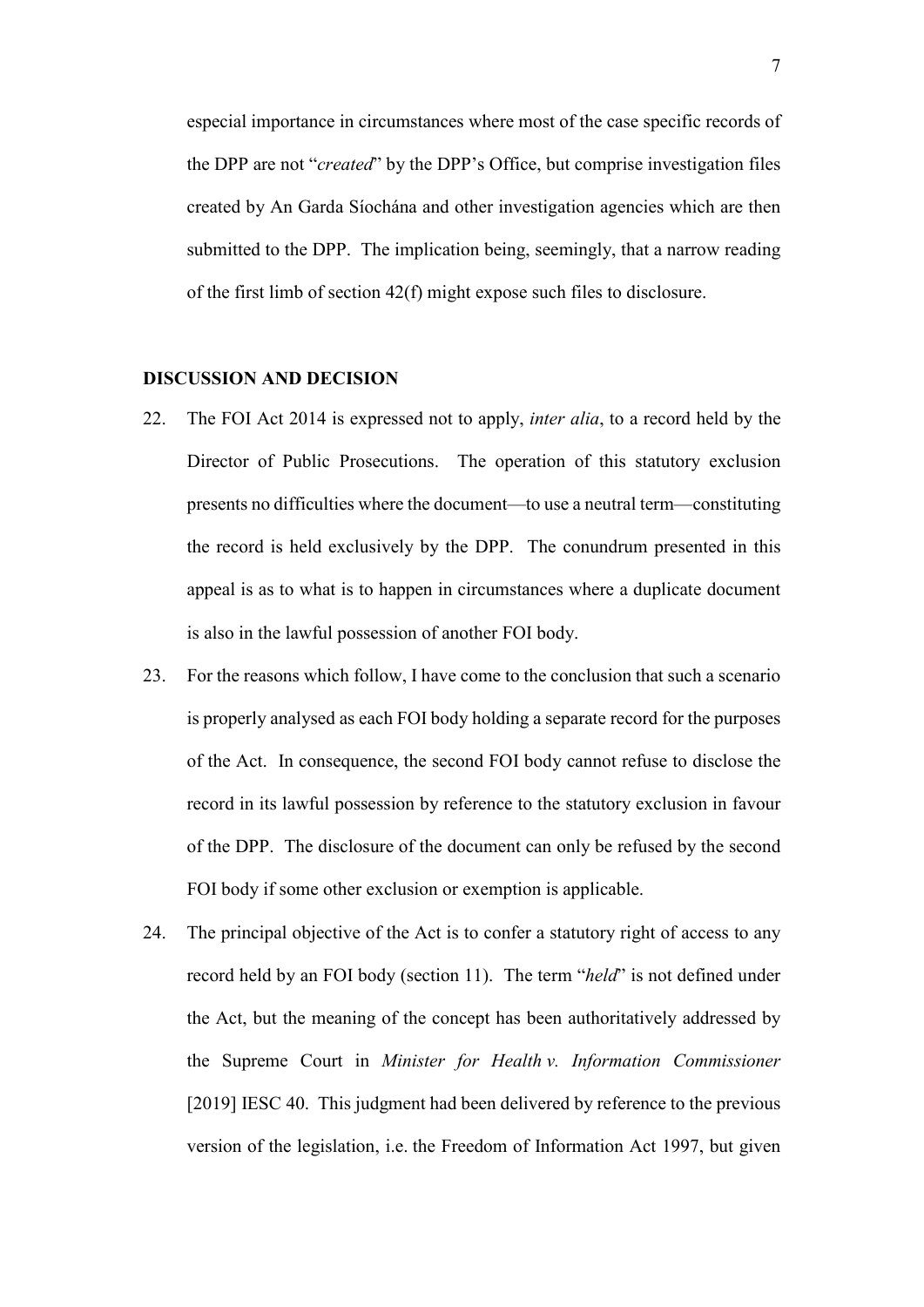the similarity of the concepts is equally applicable to the Act of 2014. The Supreme Court decided that for a record to be "*held*" within the meaning of the legislation the public body must be in lawful possession of the record in connection with or for the purpose of its business or functions, and must also be entitled to access to the information in the record.

- 25. Importantly for present purposes, the Supreme Court emphasised that two distinct questions arise when access to a record alleged to be held by a public body is requested; first, whether it is a record "*held*" by the public body; and secondly, and separately, whether the requester has a right of access to it. The statutory criteria according to which each question is to be answered are distinct.
- 26. It follows that the starting point for the analysis in this case must be to consider whether the FOI body, against whom the right to access has been asserted, holds the relevant record. The request here had been made to the Department of Public Expenditure and Reform. There is no doubt but that the Department is in lawful possession of the records in connection with or for the purpose of its business or functions. The records were generated—to use a neutral term—in the context of correspondence between the Department and the DPP seeking sanction for legal fees. The records are, therefore, held by the Department for the purposes of section 11 of the Act.
- 27. It must next be considered whether disclosure of the records is precluded by section 42(f). The DPP and the Department are each in lawful possession of one counterpart or duplicate of the requested documents. Put otherwise, both the sender and recipient have the full set of correspondence in their possession. This factual state of affairs has led the DPP to argue that the records which have been requested from the Department are, as a matter of law, held by the DPP.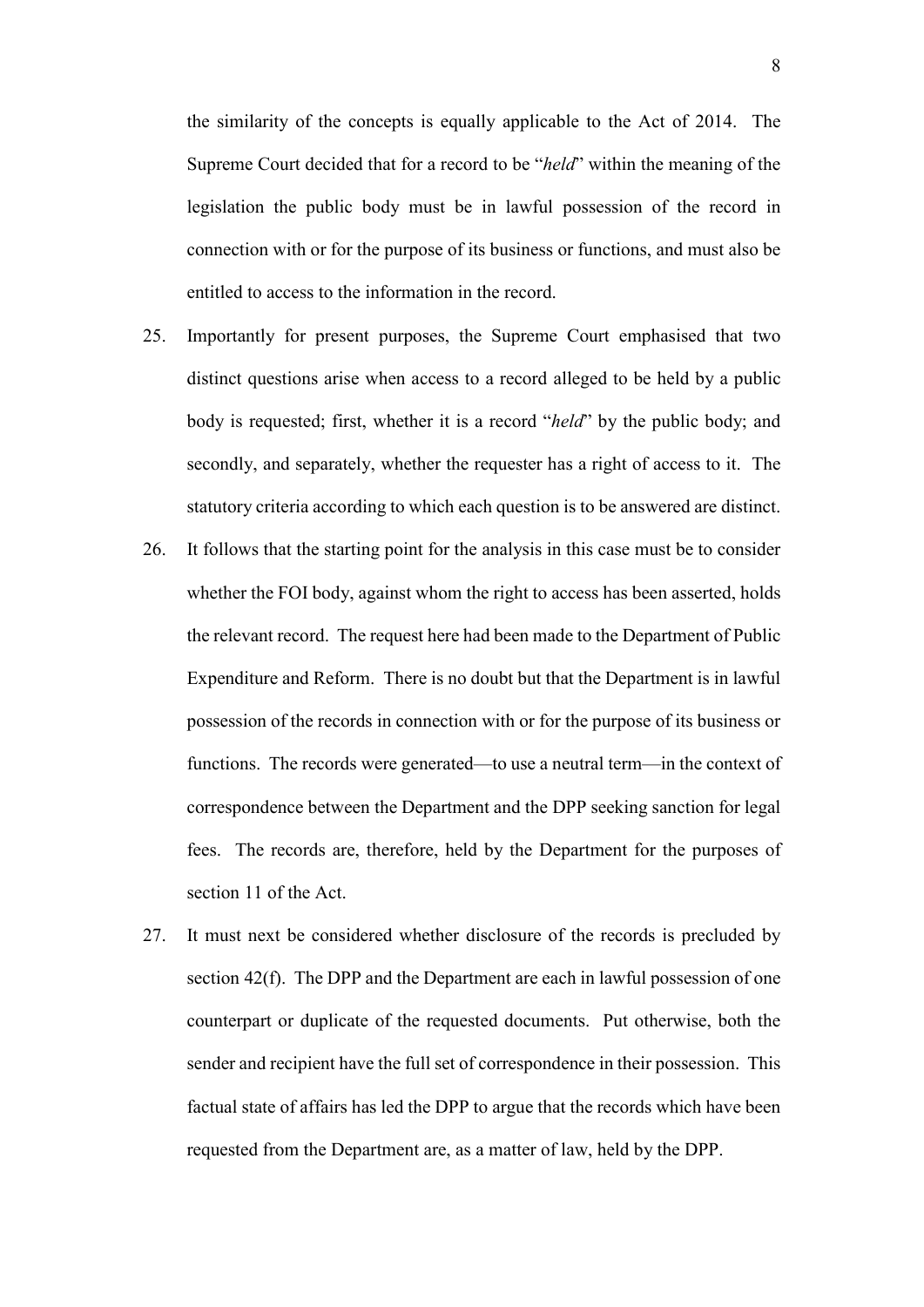- 28. With respect, this argument is incorrect. The two FOI bodies do not hold the self-same "*records*" within the meaning of section 42(f). This is so notwithstanding that the information contained within the records is identical. For the purposes of the Act, the focus is on whether a particular FOI body has lawful possession of a record and an entitlement to access to the information in the record. The Department satisfies these criteria only in respect of the duplicate in its possession (whether on a paper file or on a computer server). The Department has no access to the duplicate in the possession of the DPP. It cannot be said, therefore, that the Department would be disclosing a "*record held … by … the Director*". The Department is merely disclosing a record separately held by it. (The position in respect of records "*created*" by the DPP is different).
- 29. This analysis is entirely consistent with the definition of "*record*" under section 2 of the Act. The definition has been set out in full earlier; and, as appears, it indicates that a copy of a thing, which is itself a record, is also a record. Thus, for example, a photocopy of a document, or a forwarded email, would both come within the definition of a "*record*" (indefinite article). However, it is incorrect to say, as the DPP does, that it must follow as a corollary that a copy represents the *same* record as the original for the purposes of the Act.
- 30. The duplicates may well be held by different FOI bodies, and might even be held in a different format. For example, one FOI body might retain on its computer servers a duplicate of a letter which it has sent by post to a second FOI body. The second FOI body, on receipt of the letter, might simply have placed the letter on a paper file. The information contained in the duplicate records is the same, i.e. the content of the letter, but in one instance it is held in electronic format only, and in the other, in paper format only. For the purpose of the statutory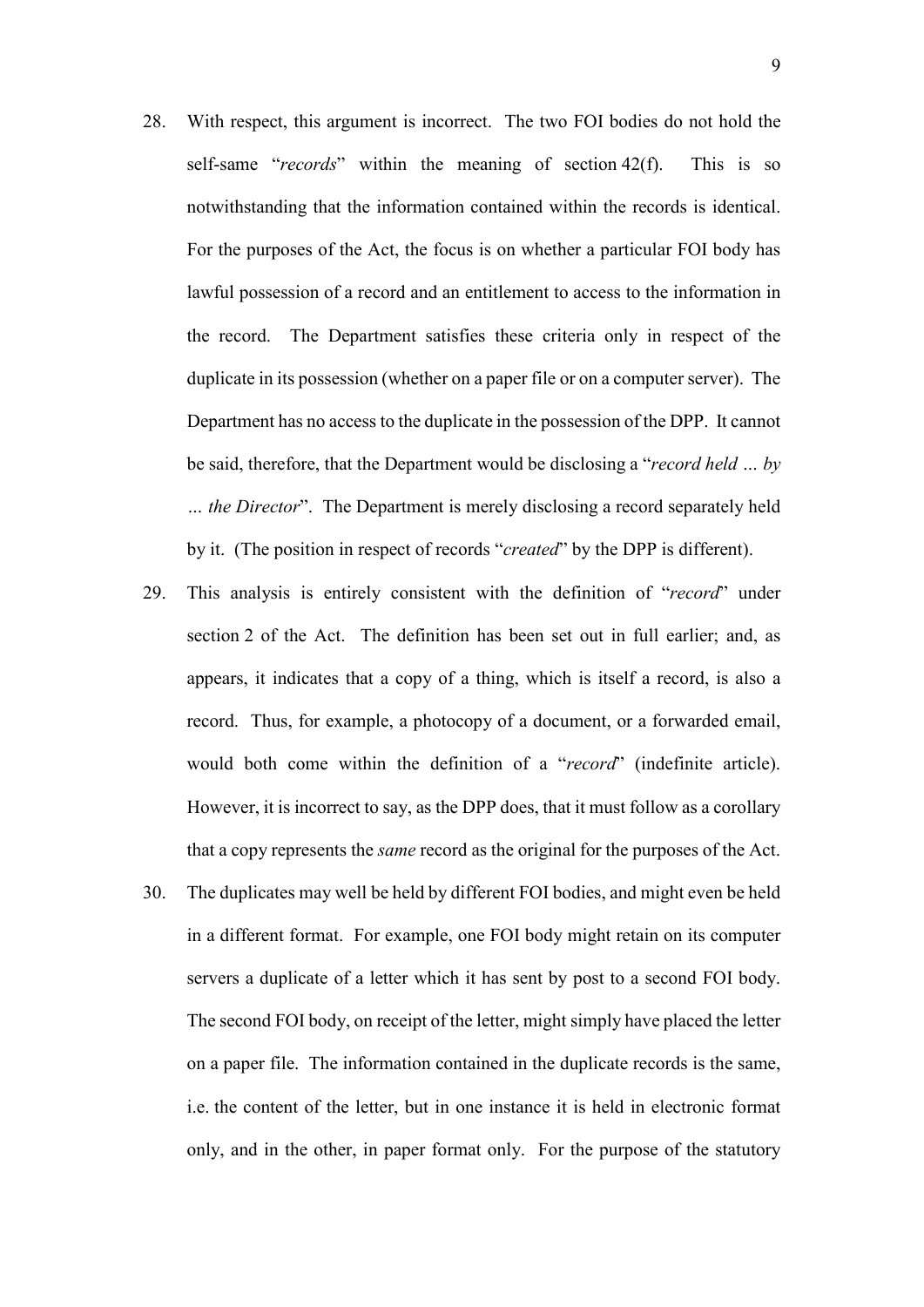right of access, each of the FOI bodies holds a record but it cannot be said to be the self-same record.

- 31. The legislative intent in including a copy of a thing within the statutory definition is to make it clear that access to a record cannot be refused simply on the basis that it is said to be merely a copy of a record held elsewhere. The right to access is not confined to the original. Thus, on the scenario posited above, each of the two FOI bodies could properly be subject to an access request.
- 32. The foregoing interpretation of section 42(f) reflects the ordinary and natural meaning of the statutory language. This interpretation also accords with the High Court's interpretation of the equivalent provision under the Freedom of Information Act 1997 in *Minister for Justice v. Information Commissioner* [2001] IEHC 35; [2001] 3 I.R. 43. That judgment had been delivered in respect of an appeal against a decision to grant access to records comprising, *inter alia*, witness statements in earlier criminal proceedings. The High Court (Finnegan J.) ruled that the 1997 Act did not apply to records under the control of the DPP. See page 51 of the reported judgment as follows:

"Insofar as the Director of Public Prosecutions or his office has control of the original statements and other documents which were the source of documents compiled in the book of evidence then clearly these are documents held by the Director of Public Prosecutions having regard to the definition of 'hold' in s. 2(5) of the Act of 1997 and are likewise affected by the provisions of s.  $46(1)(b)$ . Such documents if also held by another public body subject to other provisions of the Act of 1997, may be accessible on application to that body."

33. As appears, the statutory exclusion was interpreted as being confined to the documents held by the DPP. Crucially, the judgment expressly envisaged that duplicate documents held by another FOI body would be accessible on application to that body.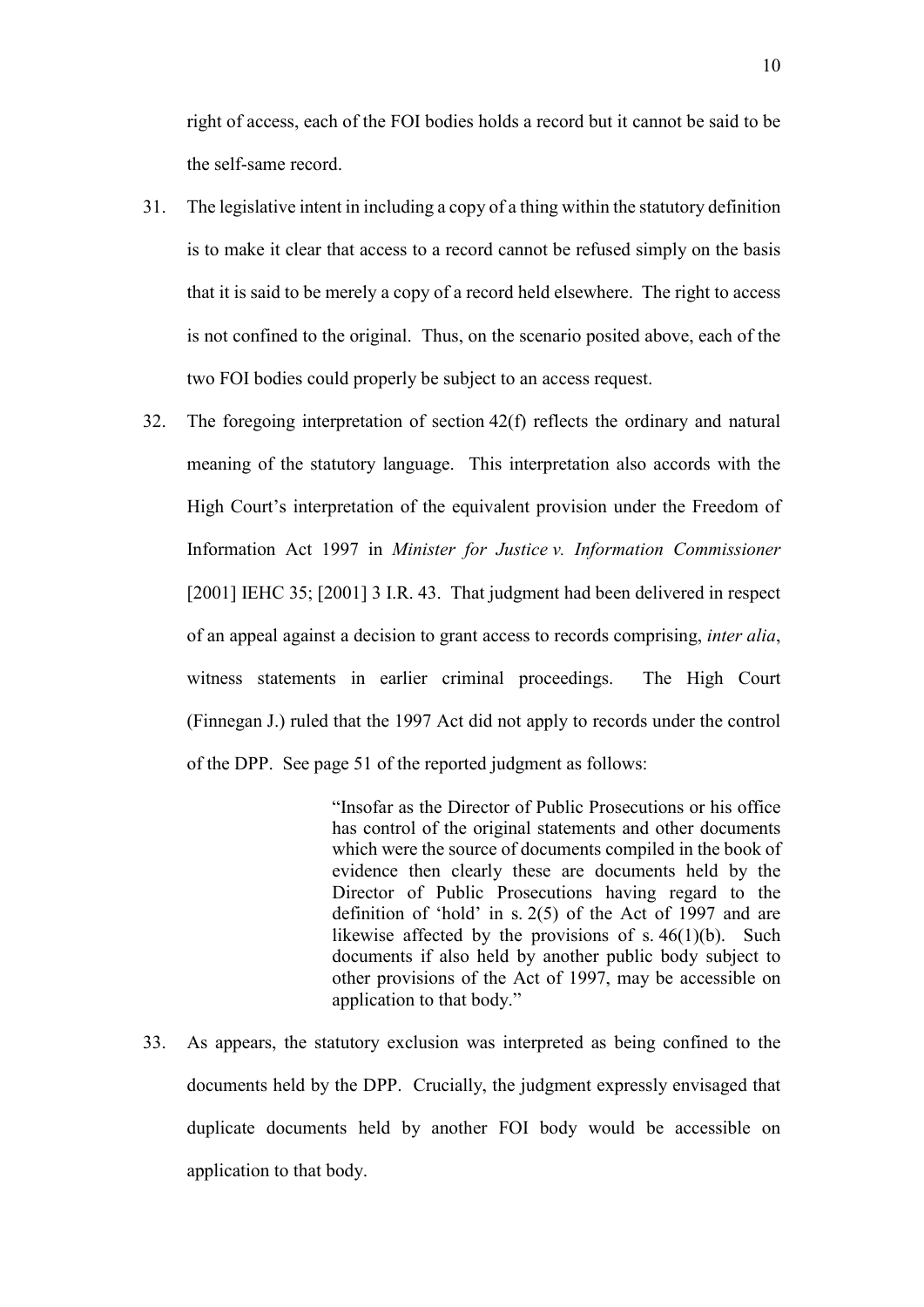- 34. Counsel for the DPP in the present proceedings submits that the final sentence in the passage cited above is *obiter* only, in circumstances where, on the facts of that case, it had not been sought to obtain the records from another FOI body. (Certain documents had been sought from the Courts Service, but were found not to be disclosable).
- 35. It may well be that the observation in the judgment is *obiter*; certainly, it does not appear from the reported judgment that there had been any detailed argument on this particular point. It is nevertheless telling that Finnegan J. clearly understood the section as being confined to the documents held by the DPP. This tends to confirm that this is the natural and ordinary meaning of the identical provision under the current legislation, i.e. section 42(f).

#### *Purposive interpretation*

- 36. Of course, the literal interpretation of a statutory provision may have to yield to a construction that reflects the plain intention of the Oireachtas where that intention can be ascertained from the Act as a whole (section 5 of the Interpretation Act 2005). Counsel for the DPP has submitted that the Information Commissioner's interpretation, if upheld, would fail to respect the legislative intent, and would subvert section 42(f) by permitting the release of records by the back door.
- 37. In response, counsel for the Information Commissioner submits that the court ought not favour an interpretation which is unnecessarily restrictive of the purpose of the FOI Act 2014. It is further submitted that the literal interpretation of section 42(f) is consistent with the purpose of the legislation when considered in its entirety. The class of records which fall outside section 42(f), on the Information Commissioner's interpretation, is confined to records which have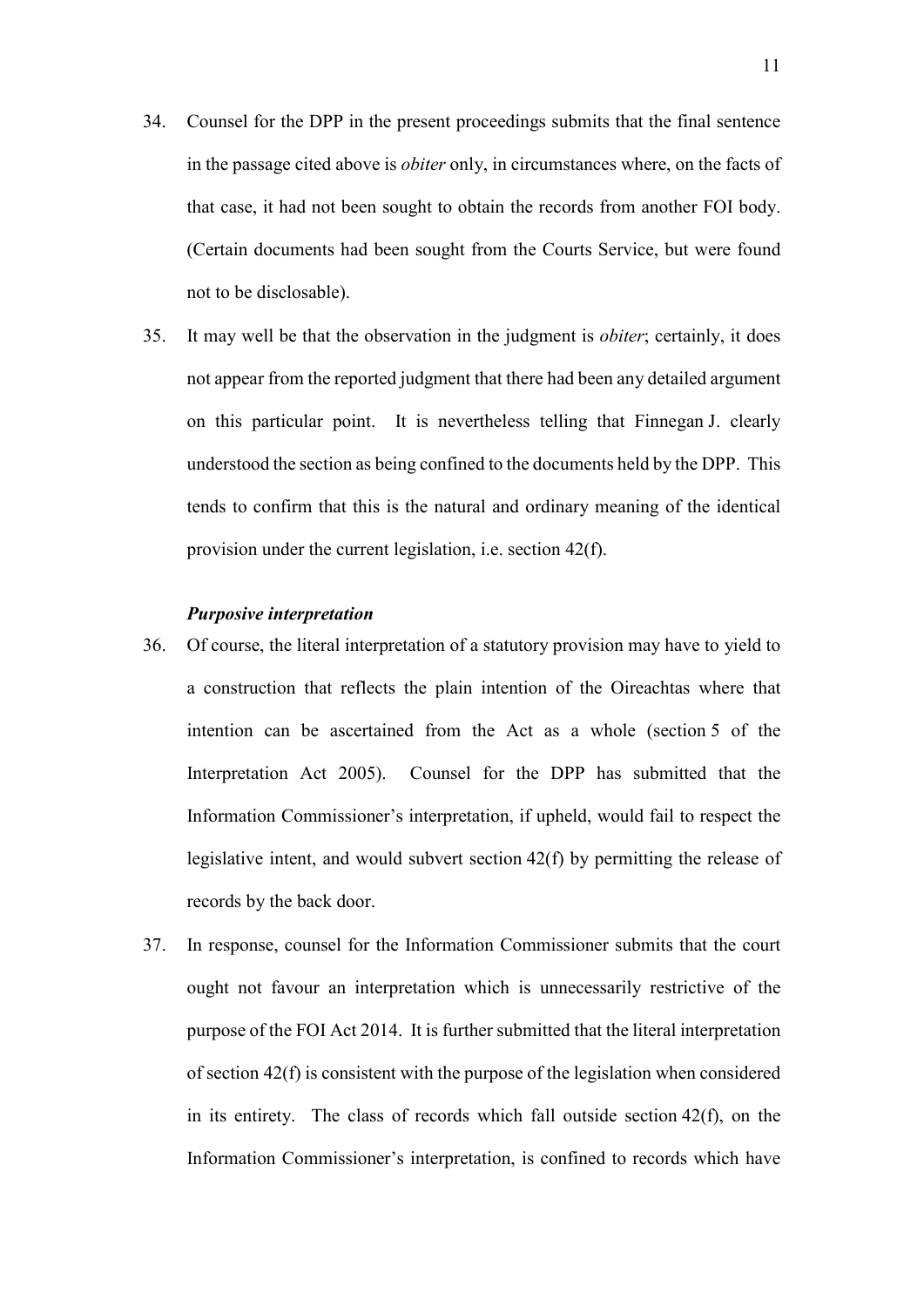been created, and are held by, an FOI body *other than* the DPP, and in respect of which the DPP holds a duplicate. It is submitted that there are a panoply of exclusions and exemptions under the FOI Act 2014 which operate to ensure that such records will not have to be disclosed if the content of same is sensitive. Reference is made, in particular, to sections 31, 32, 33, 35 and 36.

#### *Findings of court on purposive interpretation*

- 38. Insofar as relevant to the issues in these proceedings, the purpose of the legislation is readily apparent. The Oireachtas has sought to balance the right of access to information, against the need to ensure that the prosecution of offences (and law enforcement more generally) is not impeded by a requirement to disclose sensitive information. This is apparent, in the first instance, from a consideration of section 42 in its entirety. The public authorities to whom the freedom of information legislation is to apply in a restrictive form only include the Director of Public Prosecutions, the Attorney General, An Garda Síochána and the Criminal Assets Bureau. These are all public bodies which will be in possession of sensitive information in respect of the detection, investigation and prosecution of criminal offences.
- 39. Moving beyond section 42, the legislative intent to restrict access to similar sensitive information is apparent from the nature of the exemptions provided for under Part 4 of the Act. An exemption is available, under section 31, where a record is subject to legal professional privilege. Records may also be exempt from disclosure under section 32 where access to the record concerned could reasonably be expected to prejudice or impair (i) the prevention, detection or investigation of offences; the apprehension or prosecution of offenders; or the effectiveness of lawful methods, systems, plans or procedures employed for the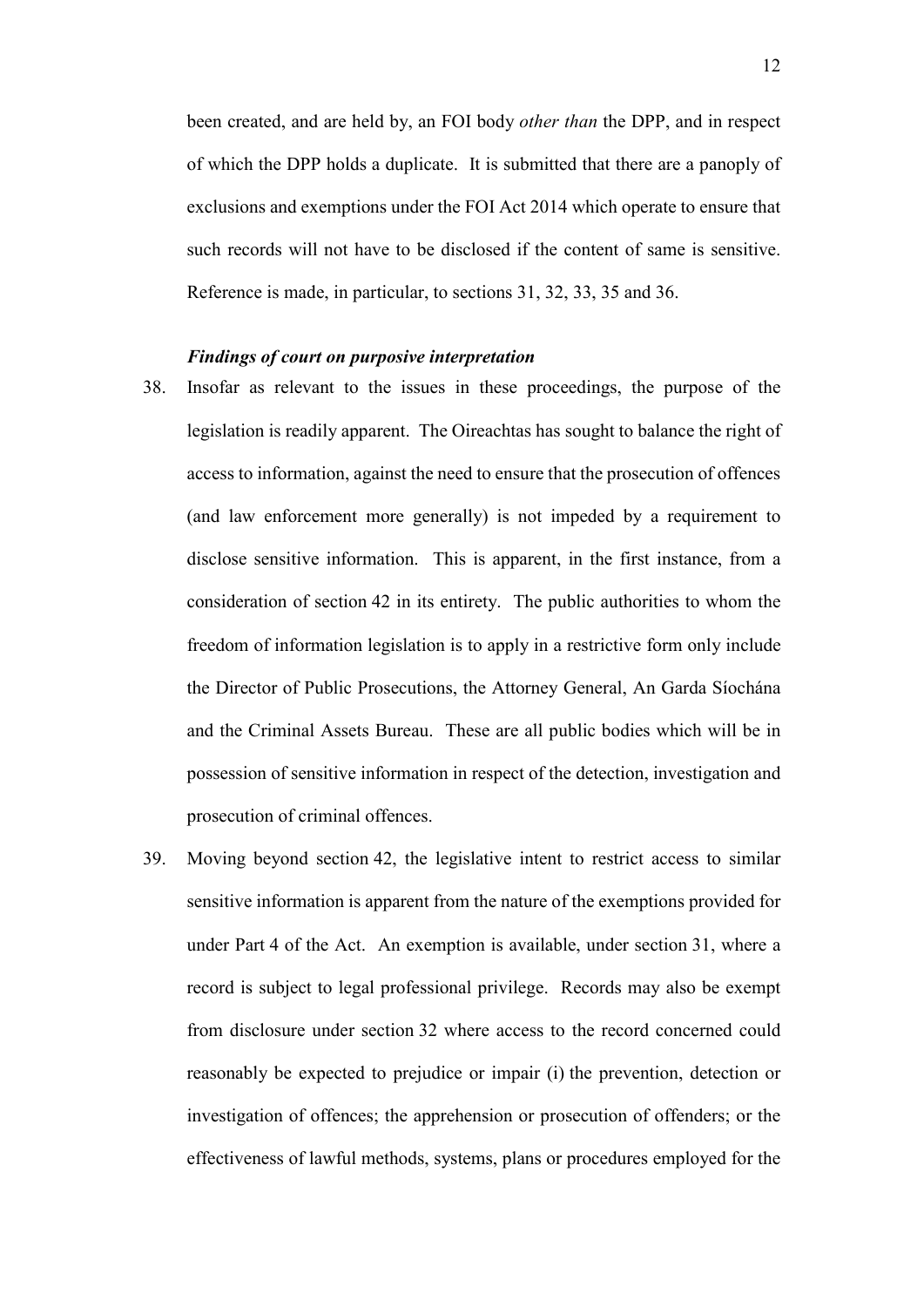purposes of the matters aforesaid; or (ii) the enforcement of, compliance with or administration of any law.

- 40. The combined effect of these various provisions is to ensure that the type of sensitive information which is likely to be held by the DPP will not have to be disclosed.
- 41. There is nothing in the legislation which supports the broader exclusion now contended for on behalf of the DPP. It is apparent from the range of exclusions under section 42 and the exemptions under Part 4, that restrictions on the right of access have been carefully calibrated. It would be inconsistent with this detailed legislative scheme to read section 42(f) as intended to confer a blanket immunity on all FOI bodies whenever a duplicate document, which has not been created by the DPP, happens to be held by the DPP.
- 42. The literal interpretation of section 42(f) does not open a metaphorical back door, whereby sensitive records will be subject to disclosure. Rather, the majority of records held by the DPP will be covered by an exclusion or exemption. The legislation does not apply to records "*created*" by the DPP, irrespective of whether they are held by another FOI body. (This is subject to the proviso for records relating to general administration). Documents exchanged between the DPP's office and its external lawyers will benefit from the exemption for legal professional privilege. Documents exchanged between the DPP and An Garda Síochána and the Criminal Assets Bureau will be exempt from disclosure by reference to the relevant subsections of section 32 and section 42.
- 43. The rival interpretation contended for on behalf of the DPP would have resulted in a radical reduction in the right of access. This is because the same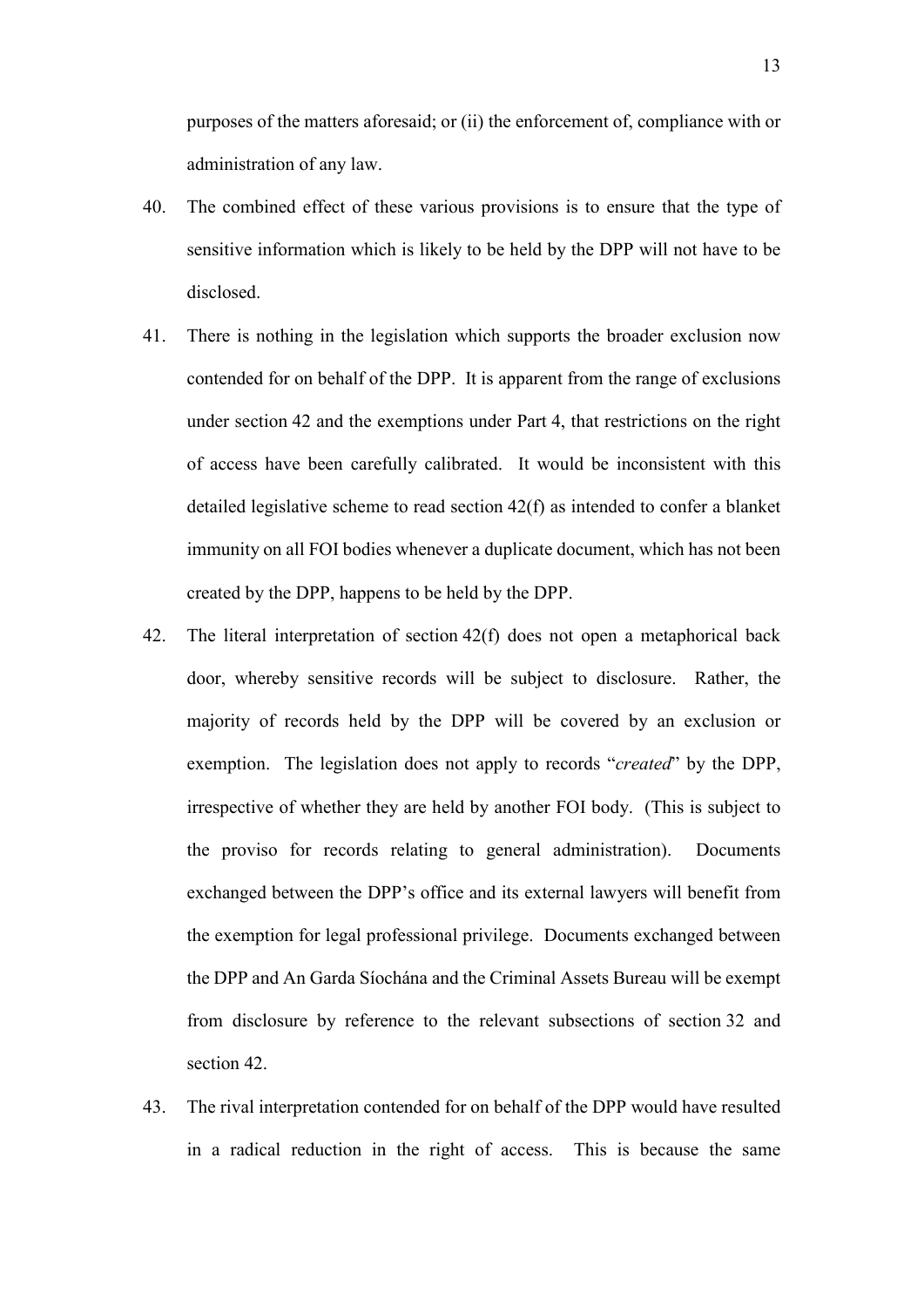interpretation of the section would apply equally to records held by the Attorney General. As correctly pointed out by counsel for the Information Commissioner, the Attorney General's Office will be in receipt of a significant volume of documents from Government Departments, not all of which will involve legal advice. Were another FOI body to be obliged to refuse access to a record held by it merely because a duplicate is held by (but not created by) the Attorney General's Office, even if the content of the record was not sensitive and would not be exempt under any other section of the Act, this would be a sweeping exemption which would exclude whole swathes of records containing nonsensitive and unremarkable information.

44. It would also have the consequence that any record could be excluded from the legislation by the simple expedient of sending a duplicate to the Attorney General's Office or to the DPP's Office.

#### **"RECORD … CREATED BY … THE DIRECTOR"**

<span id="page-13-0"></span>45. The statutory exclusion under section 42(f) of the Act applies not only to records "*held*" by the Director of Public Prosecutions, but also extends to records "*created*" by her irrespective of by whom they are held. There was some debate at the hearing before me as to what is meant by the creation of a record. In particular, there was discussion as to whether the mere photocopying of a document could constitute the creation of a separate record. Counsel on behalf of the DPP sought to tease out the meaning of the second limb of the exemption under section 42(f), with a view to demonstrating that the Information Commissioner's analysis of the status of an original record and a copy record, respectively, was flawed. More specifically, it was submitted that it was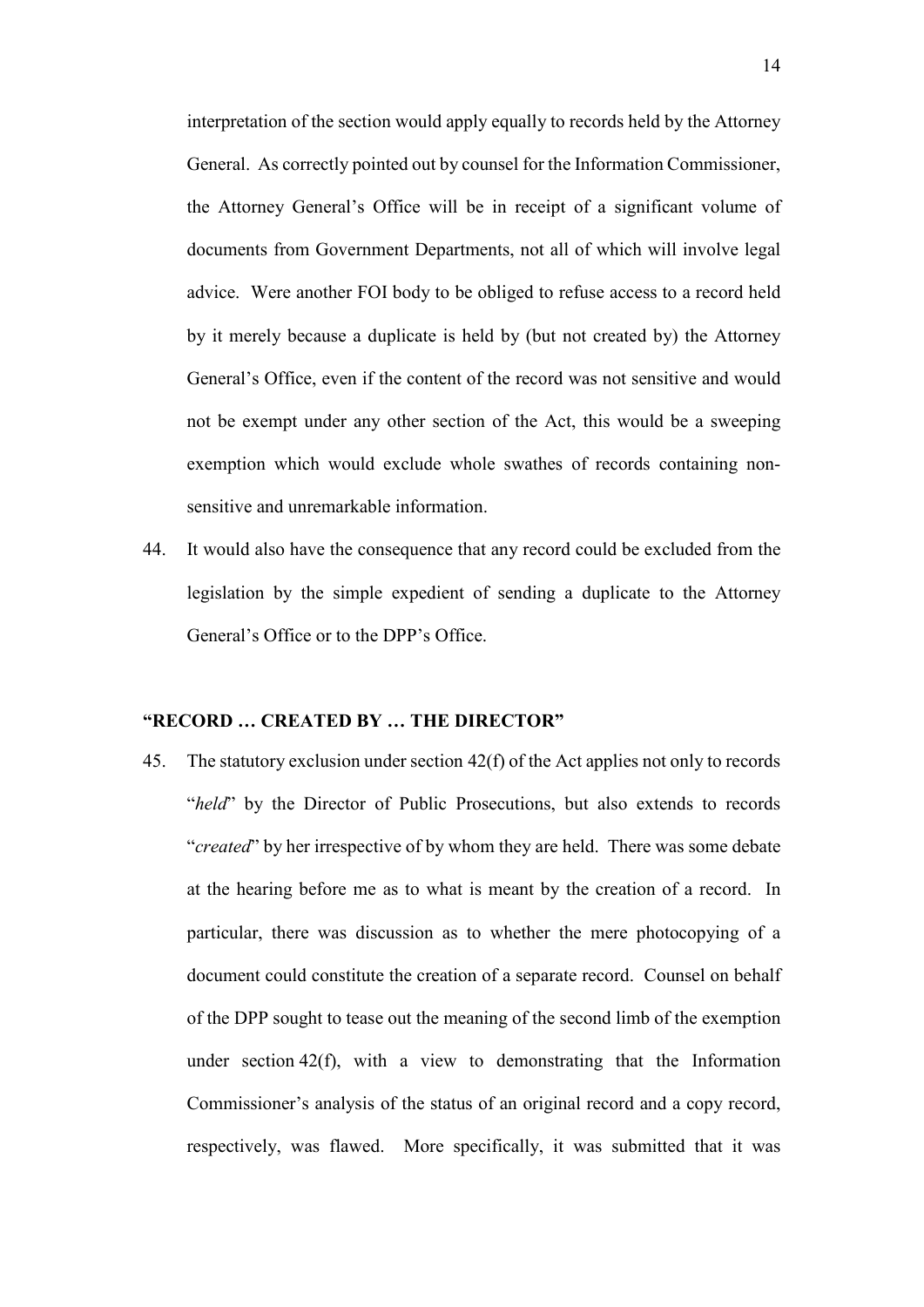incongruous to treat a copy of a document in the possession of the Department as a separate record for the purpose of the first limb of the section ("*record held … by … the Director*"), while at the same time asserting that a copy of a document held by a second FOI body retains its status as a record "*created*" by the DPP for the purpose of the second limb. Counsel submitted that to treat a duplicate held by the Department as a separate record in and of its own right would result in the benefit of the exemption under the second limb of section 42(f) being unavailable. The separate record would have to be characterised as one which had been "*created*" by the Department, not by the DPP.

- 46. It should be emphasised that counsel was not advocating for this interpretation. Quite the opposite: the point being made was that the Information Commissioner's interpretation results, supposedly, in an attenuation of both limbs of section 42(f). The court was urged to reject this interpretation in favour of one which treated a copy letter retained by the Department as being held by the DPP.
- 47. Counsel drew my attention again to the judgment of the High Court (Finnegan J.) in *Minister for Justice v. Information Commissioner* [2001] IEHC 35; [2001] 3 I.R. 43 (at page 50/51). (A different aspect of the judgment has been discussed earlier). It will be recalled that that judgment had been delivered in respect of an appeal against a decision to grant access to records comprising, *inter alia*, witness statements in earlier criminal proceedings. The witness statements had, seemingly, formed part of the book of evidence which had been served on the accused in the earlier criminal proceedings.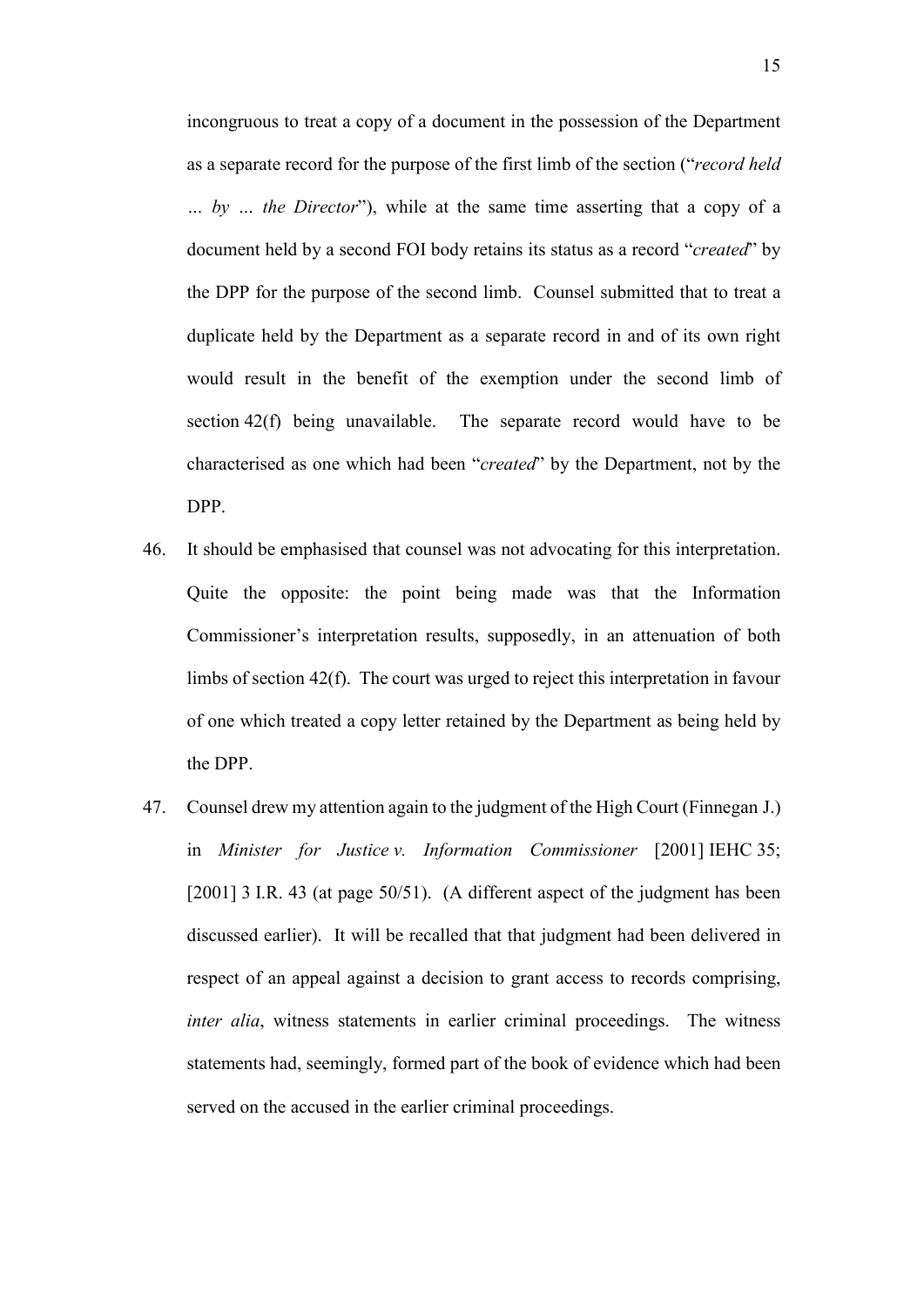- 48. One of the issues considered in the judgment had been whether the compilation of the book of evidence constituted the "*creation*" of a record within the meaning of the statutory precursor to what is now section 42(f) of the FOI Act 2014.
- 49. Finnegan J. stated that he was satisfied that the compilation of a book of evidence is the creation of a record, having regard to the definition of "*record*" contained in the Freedom of Information Act 1997. This is so even if the exercise were to consist solely of the photocopying of documents prepared elsewhere, and putting same into a book. Finnegan J. explained that originality is not a necessary ingredient for the creation of a record: a person who merely makes a copy of a document can be said to have created a record. On this interpretation, the DPP had been able to assert that it had "*created*" the relevant records, and thus successfully resisted disclosure of the witness statements in that case.
- 50. Of course, the same interpretation might well work against the DPP in another case. If a person who merely photocopies a record is, indeed, to be characterised as the creator of the copy, then the practical benefit of the exemption is lost the moment a document authored by the DPP's office is photocopied by a person in another FOI body. On this interpretation, the copy cannot be regarded as a record created by the DPP.
- 51. With respect, it is doubtful whether this aspect of the judgment in *Minister for Justice v. Information Commissioner* continues to represent good law following the amendment of the definition of "*record*". The following words were added to the definition of "*record*" by the Freedom of Information (Amendment) Act 2003:

"a copy, in any form, of a record shall be deemed, for the purposes of this Act, to have been created at the same time as the record".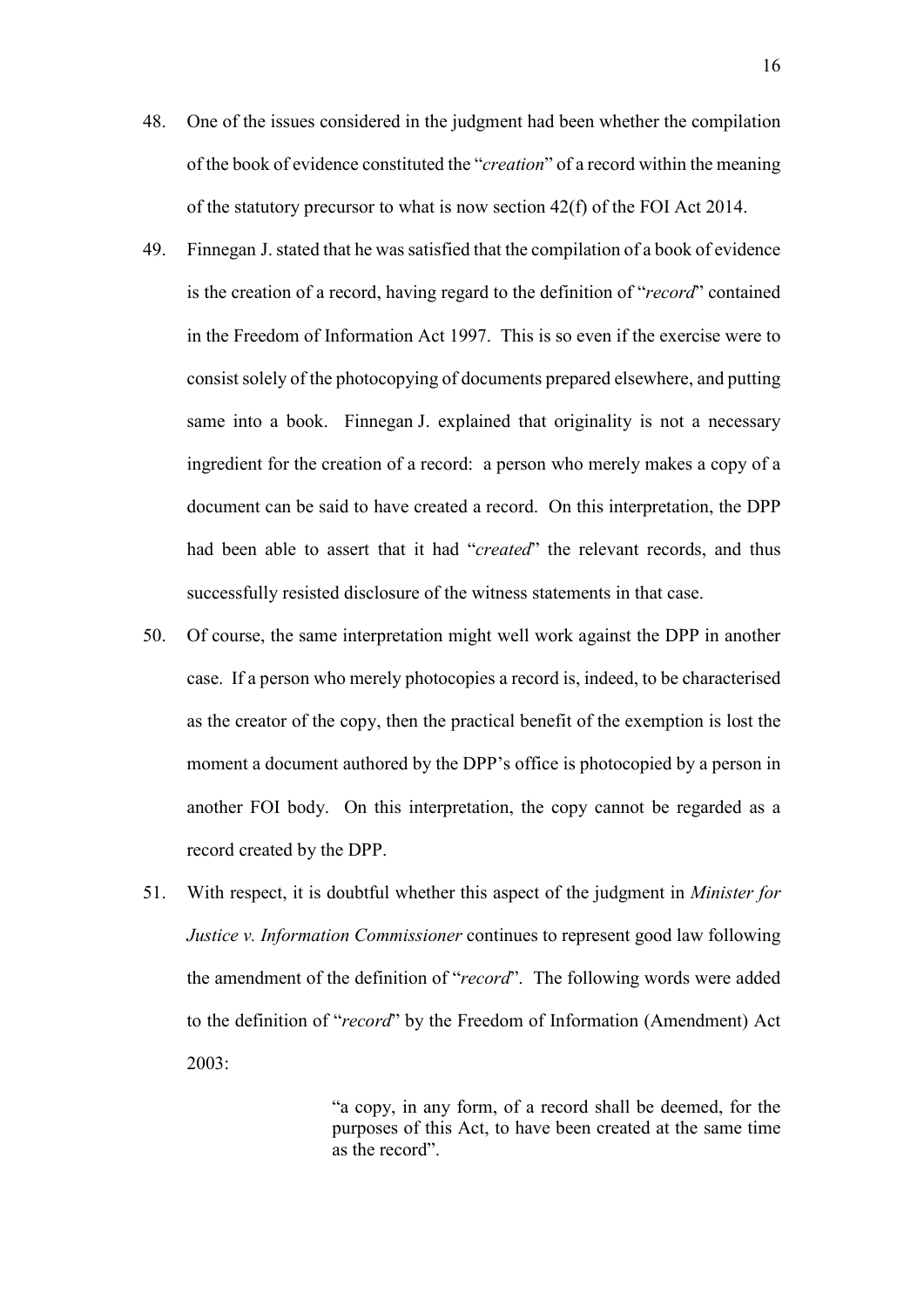- 52. This amendment had been prompted as a direct result of the judgment in *Minister for Justice v. Information Commissioner*. The amendment sought to ensure that a record which had been created prior to the commencement date—and thus excluded from the legislation—was not inadvertently brought within the scope of the Freedom of Information Act 1997 by virtue of a new record being created by copying. This outcome was avoided by deeming a copy to have been created at the same time as the record. An identical deeming provision is now to be found as part of the definition of "*record*" under section 2 of the FOI Act 2014 (See paragraph [6](#page-2-0) above).
- 53. For present purposes, the relevance of these provisions is that the legislation recognises that a copy of a record retains some of the characteristics of the original record from which it has been made. The copy is deemed to have the same date of creation. Logically, it should also be deemed to have the same creator. It would be entirely artificial—and undermine the purpose of the second limb of the exemption under section 42(f)—to treat a person who merely photocopies a document as its creator. The legislative intent underlying the protection afforded to a record created by the DPP is that such a record may well consist of sensitive information which ought not be disclosed. This characteristic is shared equally with a photocopy of that document.
- 54. It is not, strictly speaking, necessary for the purpose of resolving the present appeal to rule on the interpretation of the second limb of the exemption under section 42(f). This is because the Information Commissioner, in the decision under appeal, expressly accepted that that half of the correspondence *emanating*  from the DPP's office is captured by section 42(f) on the basis that same was "*created*" by the DPP. This aspect of the decision is not under appeal and it is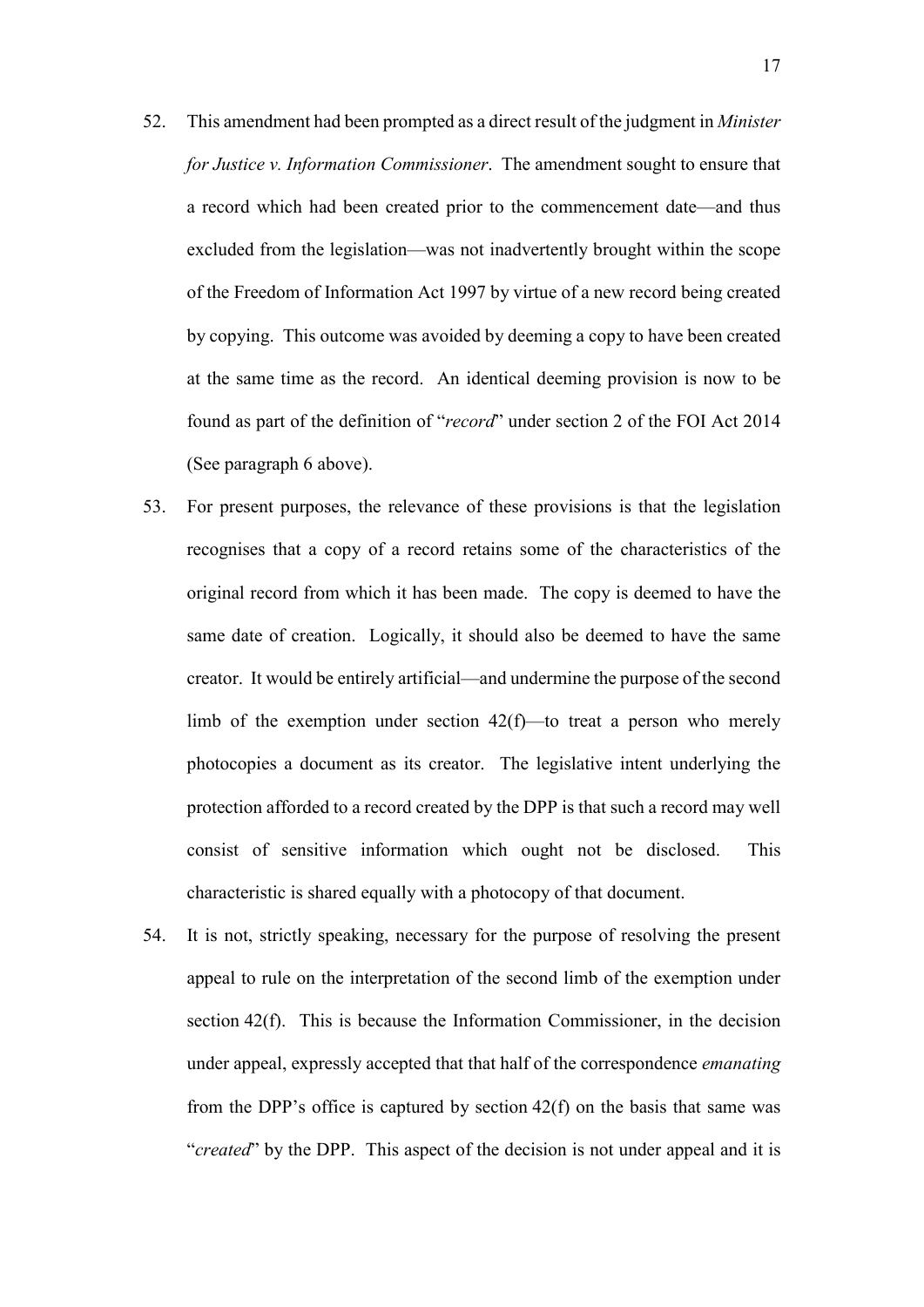not necessary, for the purpose of determining the appeal, for this court to reach a concluded view on the meaning of the term "*created*".

<span id="page-17-0"></span>55. It is sufficient to dispose of the specific argument raised by the DPP in this regard to say that it may be necessary, in an appropriate case where the interpretation of the second limb arises as a live issue, to reconsider the judgment in *Minister for Justice v. Information Commissioner* in light of the subsequent legislative amendments. For present purposes, however, I am not persuaded that the answer to the potential difficulty is to rewrite the first limb of section 42(f) so as to prohibit the disclosure of a record held by another FOI body merely because it is a duplicate of a record held by the DPP.

### **CONCLUSION AND PROPOSED FORM OF ORDER**

- 56. Section 42(f) of the Freedom of Information Act 2014 provides that the legislation does not apply, *inter alia*, to a record "*held*" by the Director of Public Prosecutions. This specific exemption cannot be asserted by a second FOI body, which holds a duplicate of a record held by the DPP, to refuse to disclose a record in its lawful possession. The DPP and the second FOI body do not hold the selfsame "*record*" within the meaning of section 42(f). This is so notwithstanding that the information contained in the records is identical. The position in respect of records "*created*" by the DPP is different: see paragraphs [45](#page-13-0) to [55](#page-17-0) above.
- 57. The Information Commissioner properly interpreted and applied the exemption in the decision under appeal. In particular, the following key finding in his decision represents a correct application of the exemption:

"I am satisfied that those records or parts of records comprising the Department's responses to requests from the DPP to pay increased fees are not captured by section 42(f). Those records were not created by the DPP and are clearly